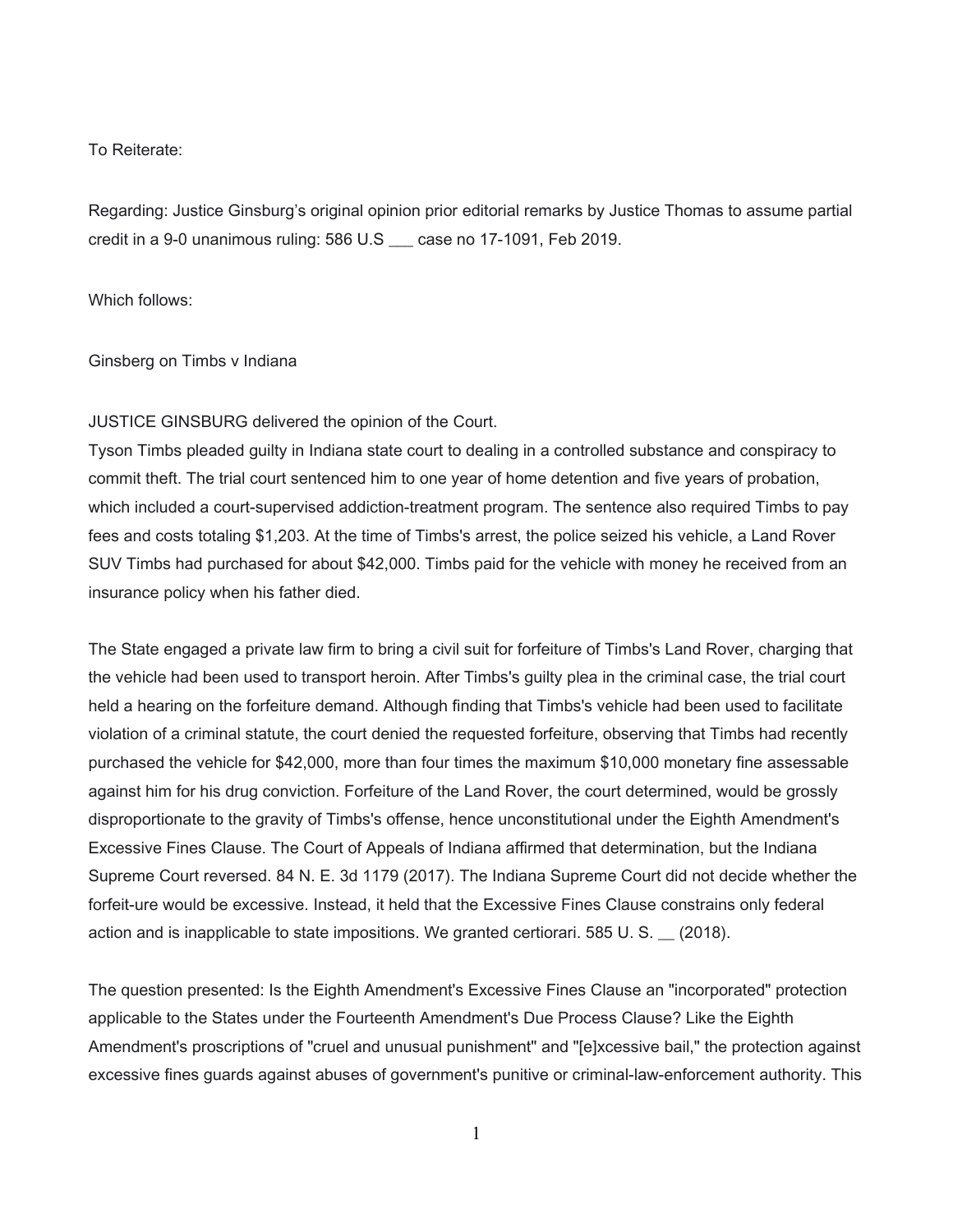safeguard, we hold, is "fundamental to our scheme of ordered liberty," with "dee[p] root[s] in [our] history and tradition." McDonald v. Chicago, 561 U. S. 742, 767 (2010) (internal quotation marks omitted; emphasis deleted). The Excessive Fines Clause is therefore incorporated by the Due Process Clause of the Fourteenth Amendment.

# I

# A

When ratified in 1791, the Bill of Rights applied only to the Federal Government. Barron ex rel. Tiernan v. Mayor of Baltimore, 7 Pet. 243 (1833). "The constitutional Amendments adopted in the aftermath of the Civil War," however, "fundamentally altered our country's federal system." McDonald, 561 U. S., at 754. With only "a handful" of exceptions, this Court has held that the Fourteenth Amendment's Due Process Clause incorporates the protections contained in the Bill of Rights, rendering them applicable to the States. Id., at 764-765, and nn. 12-13. A Bill of Rights protection is incorporated, we have explained, if it is "fundamental to our scheme of ordered liberty," or "deeply rooted in this Nation's history and tradition." Id., at 767 (internal quotation marks omitted; emphasis deleted).

Incorporated Bill of Rights guarantees are "enforced against the States under the Fourteenth Amendment according to the same standards that protect those personal rights against federal encroachment." Id., at 765 (internal quotation marks omitted). Thus, if a Bill of Rights protection is incorporated, there is no daylight between the federal and state conduct it prohibits or requires.1

# B

Under the Eighth Amendment, "[e]xcessive bail shall not be required, nor excessive fines imposed, nor cruel and unusual punishments inflicted." Taken together, these Clauses place "parallel limitations" on "the power of those entrusted with the criminal-law function of government." Browning-Ferris Industries of Vt., Inc. v. Kelco Disposal, Inc., 492 U. S. 257, 263 (1989) (quoting Ingraham v. Wright, 430 U. S. 651, 664 (1977)). Directly at issue here is the phrase "nor excessive fines imposed," which "limits the government's power to extract payments, whether in cash or in kind, 'as punishment for some offense.' " United States v. Bajakajian, 524 U. S. 321, 327-328 (1998) (quoting Austin v. United States, 509 U. S. 602, 609-610 (1993)). The Fourteenth Amendment, we hold, incorporates this protection.

The Excessive Fines Clause traces its venerable lineage back to at least 1215, when Magna Carta guaranteed that "[a] Free-man shall not be amerced for a small fault, but after the manner of the fault; and for a great fault after the greatness thereof, saving to him his contenement . . . ." §20, 9 Hen. III, ch. 14, in 1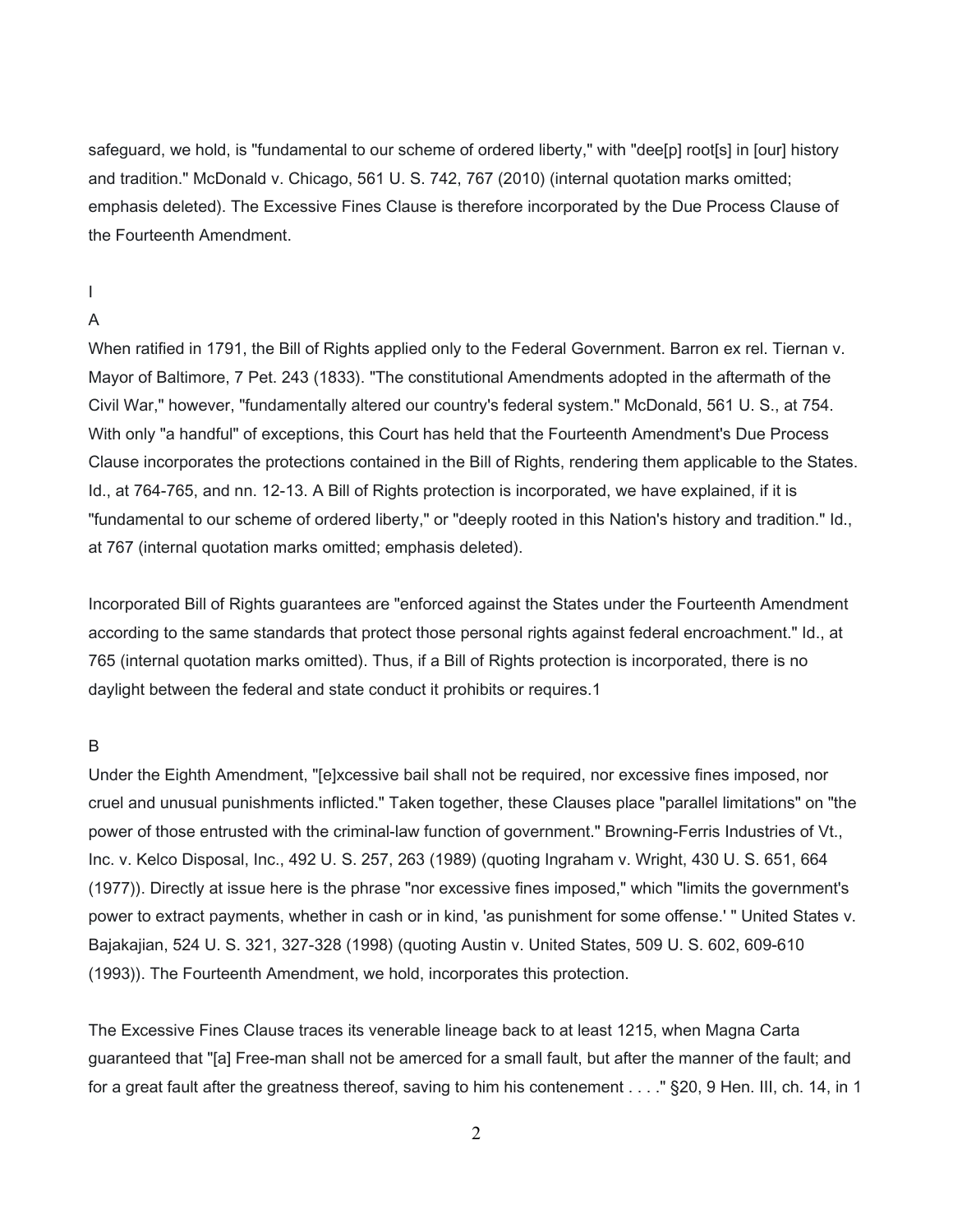Eng. Stat. at Large 5 (1225).2 As relevant here, Magna Carta required that economic sanctions "be proportioned to the wrong" and "not be so large as to deprive [an offender] of his livelihood." Browning-Ferris, 492 U. S., at 271. See also 4 W. Blackstone, Commentaries on the Laws of England 372 (1769) ("[N]o man shall have a larger amercement imposed upon him, than his circumstances or personal estate will bear . . . ."). But cf. Bajakajian, 524 U. S., at 340, n. 15 (taking no position on the question whether a person's income and wealth are relevant considerations in judging the excessiveness of a fine). Despite Magna Carta, imposition of excessive fines persisted. The 17th century Stuart kings, in particular, were criticized for using large fines to raise revenue, harass their political foes, and indefinitely detain those un-able to pay. E.g., The Grand Remonstrance ¶¶17, 34 (1641), in The Constitutional Documents of the Puritan Revolution 1625-1660, pp. 210, 212 (S. Gardiner ed., 3d ed. rev. 1906); Browning-Ferris, 492 U. S., at 267. When James II was overthrown in the Glorious Revolution, the attendant English Bill of Rights reaffirmed Magna Carta's guarantee by providing that "excessive Bail ought not to be required, nor excessive Fines imposed; nor cruel and unusual Punishments inflicted." 1 Wm. & Mary, ch. 2, §10, in 3 Eng. Stat. at Large 441 (1689).

Across the Atlantic, this familiar language was adopted almost verbatim, first in the Virginia Declaration of Rights, then in the Eighth Amendment, which states: "Excessive bail shall not be required, nor excessive fines imposed, nor cruel and unusual punishments inflicted."

Adoption of the Excessive Fines Clause was in tune not only with English law; the Clause resonated as well with similar colonial-era provisions. See, e.g., Pa. Frame of Govt., Laws Agreed Upon in England, Art. XVIII (1682), in 5 Federal and State Constitutions 3061 (F. Thorpe ed. 1909) ("[A]ll fines shall be moderate, and saving men's contenements, merchandize, or wainage."). In 1787, the constitutions of eight States- accounting for 70% of the U. S. population--forbade excessive fines. Calabresi, Agudo, & Dore, State Bills of Rights in 1787 and 1791, 85 S. Cal. L. Rev. 1451, 1517 (2012).

An even broader consensus obtained in 1868 upon ratification of the Fourteenth Amendment. By then, the constitutions of 35 of the 37 States--accounting for over 90% of the U. S. population--expressly prohibited excessive fines. Calabresi & Agudo, Individual Rights Under State Constitutions When the Fourteenth Amendment Was Ratified in 1868, 87 Texas L. Rev. 7, 82 (2008).

Notwithstanding the States' apparent agreement that the right guaranteed by the Excessive Fines Clause was fundamental, abuses continued. Following the Civil War, Southern States enacted Black Codes to subjugate newly freed slaves and maintain the prewar racial hierarchy. Among these laws' provisions were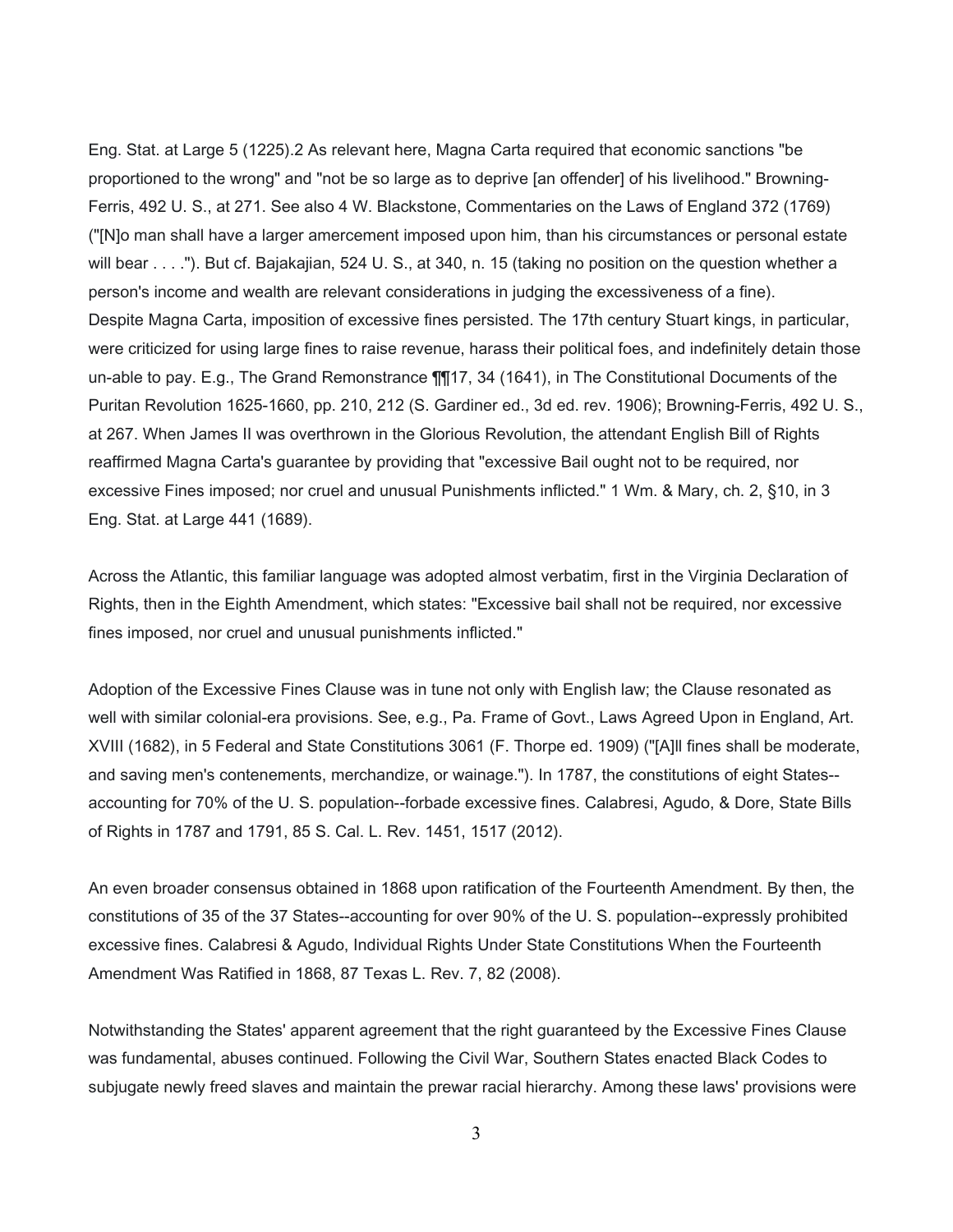draconian fines for violating broad proscriptions on "vagrancy" and other dubious offenses. See, e.g., Mississippi Vagrant Law, Laws of Miss. §2 (1865), in 1 W. Fleming, Documentary History of Reconstruction 283-285 (1950). When newly freed slaves were unable to pay imposed fines, States often demanded involuntary labor instead. E.g., id. §5; see Finkelman, John Bingham and the Background to the Fourteenth Amendment, 36 Akron L. Rev 671, 681-685 (2003) (describing Black Codes' use of fines and other methods to "replicate, as much as possible, a system of involuntary servitude"). Congressional debates over the Civil Rights Act of 1866, the joint resolution that became the Fourteenth Amendment, and similar measures repeatedly mentioned the use of fines to coerce involuntary labor. See, e.g., Cong. Globe, 39th Cong., 1st Sess., 443 (1866); id., at 1123-1124.

Today, acknowledgment of the right's fundamental nature remains widespread. As Indiana itself reports, all 50 States have a constitutional provision prohibiting the imposition of excessive fines either directly or by requiring proportionality. Brief in Opposition 8-9. Indeed, Indiana explains that its own Supreme Court has held that the Indiana Constitution should be interpreted to impose the same restrictions as the Eighth Amendment. Id., at 9 (citing Norris v. State, 271 Ind. 568, 576, 394 N. E. 2d 144, 150 (1979)). For good reason, the protection against excessive fines has been a constant shield throughout Anglo-American history: Exorbitant tolls undermine other constitutional liberties. Excessive fines can be used, for example, to retaliate against or chill the speech of political enemies, as the Stuarts' critics learned several centuries ago. See Browning-Ferris, 492 U. S., at 267. Even absent a political motive, fines may be employed "in a measure out of accord with the penal goals of retribution and deterrence," for "fines are a source of revenue," while other forms of punishment "cost a State money." Harmelin v. Michigan, 501 U. S. 957, 979, n. 9 (1991) (opinion of Scalia, J.) ("it makes sense to scrutinize governmental action more closely when the State stands to benefit"). This concern is scarcely hypothetical. See Brief for American Civil Liberties Union et al. as Amici Curiae 7 ("Perhaps because they are politically easier to impose than generally applicable taxes, state and local governments nationwide increasingly depend heavily on fines and fees as a source of general revenue.").

In short, the historical and logical case for concluding that the Fourteenth Amendment incorporates the Excessive Fines Clause is overwhelming. Protection against excessive punitive economic sanctions secured by the Clause is, to repeat, both "fundamental to our scheme of ordered liberty" and "deeply rooted in this Nation's history and tradition." McDonald, 561 U. S., at 767 (internal quotation marks omitted; emphasis deleted).

II

4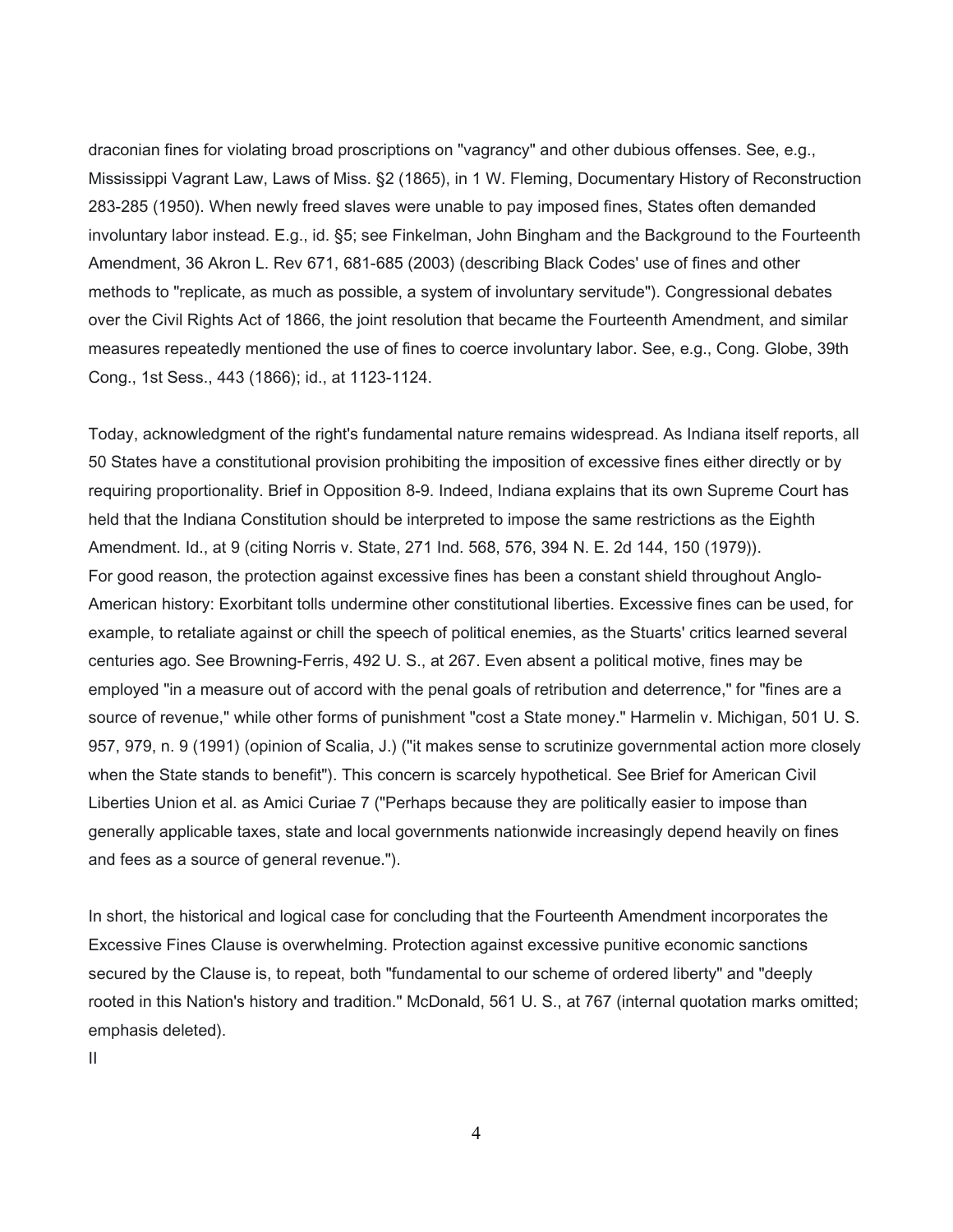The State of Indiana does not meaningfully challenge the case for incorporating the Excessive Fines Clause as a general matter. Instead, the State argues that the Clause does not apply to its use of civil in rem forfeitures because, the State says, the Clause's specific application to such forfeitures is neither fundamental nor deeply rooted.

In Austin v. United States, 509 U. S. 602 (1993), however, this Court held that civil in rem forfeitures fall within the Clause's protection when they are at least partially punitive. Austin arose in the federal context. But when a Bill of Rights protection is incorporated, the protection applies "identically to both the Federal Government and the States." McDonald, 561 U. S., at 766, n. 14. Accordingly, to prevail, Indiana must persuade us either to overrule our decision in Austin or to hold that, in light of Austin, the Excessive Fines Clause is not incorporated because the Clause's application to civil in rem forfeitures is neither fundamental nor deeply rooted. The first argument is not properly before us, and the second misapprehends the nature of our incorporation inquiry.

#### A

In the Indiana Supreme Court, the State argued that forfeiture of Timbs's SUV would not be excessive. See Brief in Opposition 5. It never argued, however, that civil in rem forfeitures were categorically beyond the reach of the Excessive Fines Clause. The Indiana Supreme Court, for its part, held that the Clause did not apply to the States at all, and it nowhere addressed the Clause's application to civil in rem forfeitures. See 84 N. E. 3d 1179. Accordingly, Timbs sought our review of the question "[w]hether the Eighth Amendment's Excessive Fines Clause is incorporated against the States under the Fourteenth Amendment." Pet. for Cert. i. In opposing review, Indiana attempted to reformulate the question to ask "[w]hether the Eighth Amendment's Excessive Fines Clause restricts States' use of civil asset forfeitures." Brief in Opposition i. And on the merits, Indiana has argued not only that the Clause is not incorporated, but also that Austin was wrongly decided. Respondents' "right, in their brief in opposition, to restate the questions presented," however, "does not give them the power to expand [those] questions." Bray v. Alexandria Women's Health Clinic, 506 U. S. 263, 279, n. 10 (1993) (emphasis deleted). That is particularly the case where, as here, a respondent's reformulation would lead us to address a question neither pressed nor passed upon below. Cf. Cutter v. Wilkinson, 544 U. S. 709, 718, n. 7 (2005) ("[W]e are a court of review, not of first view . . . ."). We thus decline the State's invitation to reconsider our unanimous judgment in Austin that civil in rem forfeitures are fines for purposes of the Eighth Amendment when they are at least partially punitive.

B